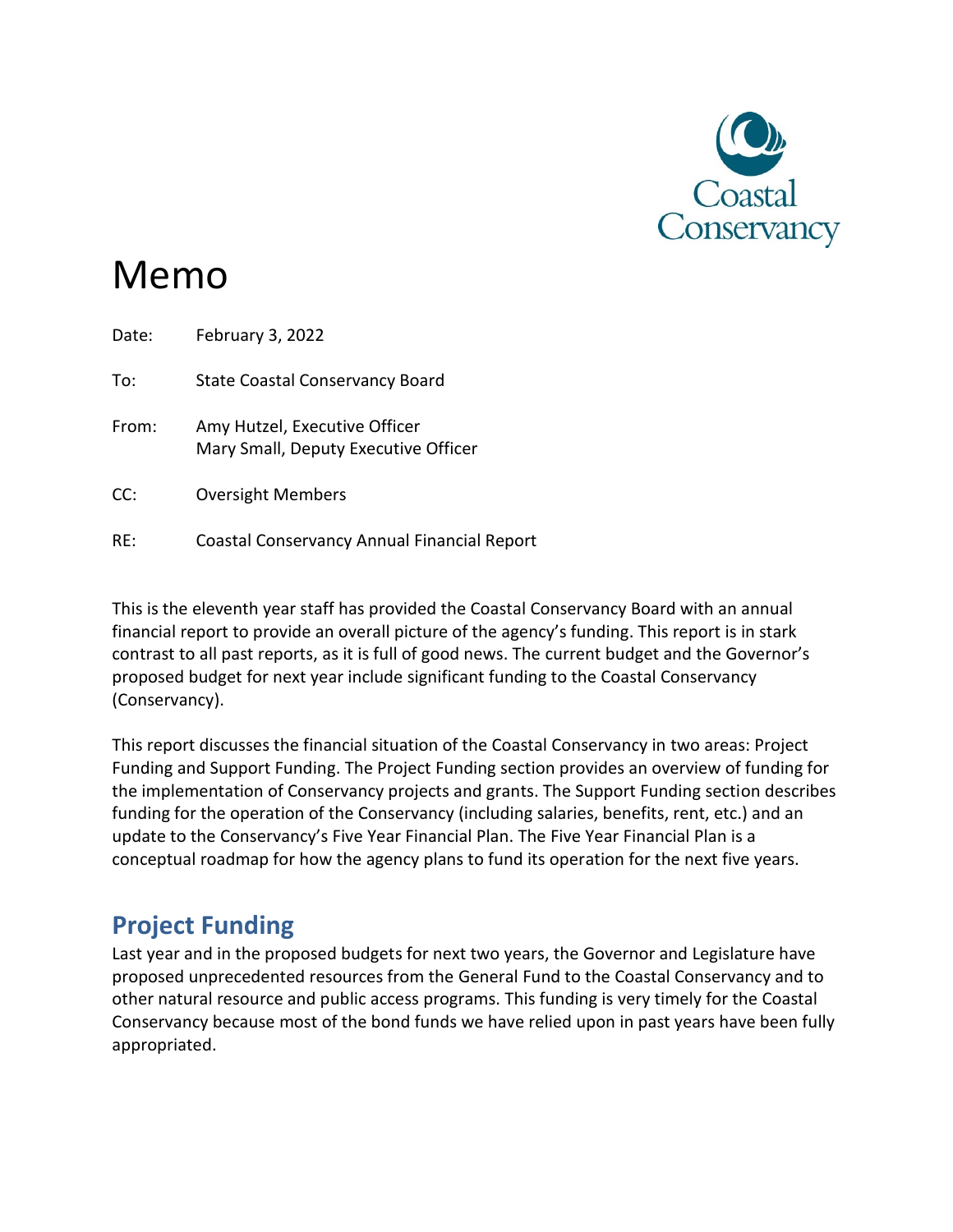The FY 21-22 Budget appropriated a total of \$135,743,000 to the Coastal Conservancy for a variety of specific projects and Conservancy programs, shown in the table below. This included \$105,760,000 from the General Fund. Additional appropriations came from various sections of Prop 68, the Habitat Conservation Fund, the Violation Remediation Account, the Coastal Access Account, the Environmental License Plate Fund, and the Sea Otter Fund.

| <b>Fund</b>                             |              | Total (\$K)   |
|-----------------------------------------|--------------|---------------|
| <b>General Fund</b>                     |              | \$<br>105,760 |
| <b>Explore the Coast</b>                | \$<br>14,000 |               |
| Garrapata State Park Trails             | \$<br>1,000  |               |
| SF Bay Conservancy - Wildfire           | \$<br>5,000  |               |
| Conservancy Programs - Wildfire         | \$<br>5,000  |               |
| Pacifica Esplanade                      | \$<br>7,750  |               |
| <b>Stivers Lagoon</b>                   | \$<br>2,160  |               |
| <b>Great Redwood Trail</b>              | \$<br>10,300 |               |
| OneShoreline Project                    | \$<br>8,000  |               |
| <b>BEACON</b>                           | \$<br>50     |               |
| Santa Ana River Conservation            | \$<br>14,000 |               |
| West Coyote Hills                       | \$<br>28,500 |               |
| <b>Hollister Ranch</b>                  | \$<br>10,000 |               |
| Prop 68                                 |              | \$<br>23,693  |
| <b>Habitat Conservation Fund</b>        |              | \$<br>3,800   |
| <b>Violation Remediation Account</b>    |              | \$<br>1,500   |
| <b>Coastal Access</b>                   |              | \$<br>600     |
| <b>Environmental License Plate Fund</b> |              | \$<br>225     |
| Sea Otter Fund                          |              | \$<br>165     |
| <b>TOTAL</b>                            |              | \$<br>135,743 |

### **FY 2021-2022 Budget Act Appropriations to the Coastal Conservancy (\$ in thousands)**

The Governor's Budget for FY 22-23 includes further appropriations of \$384,663,000 for the Coastal Conservancy, including \$350 million for coastal resilience, \$10 million for wildfire resilience and \$19.8 million from Prop 68. SB 155, a trailer budget bill from last fall, calls for an additional \$150 million to be appropriated to the Coastal Conservancy for coastal resilience in FY 23-24. A summary of the Governor's proposed appropriations to the Coastal Conservancy for FY 22/23 for project funding is shown in the table below.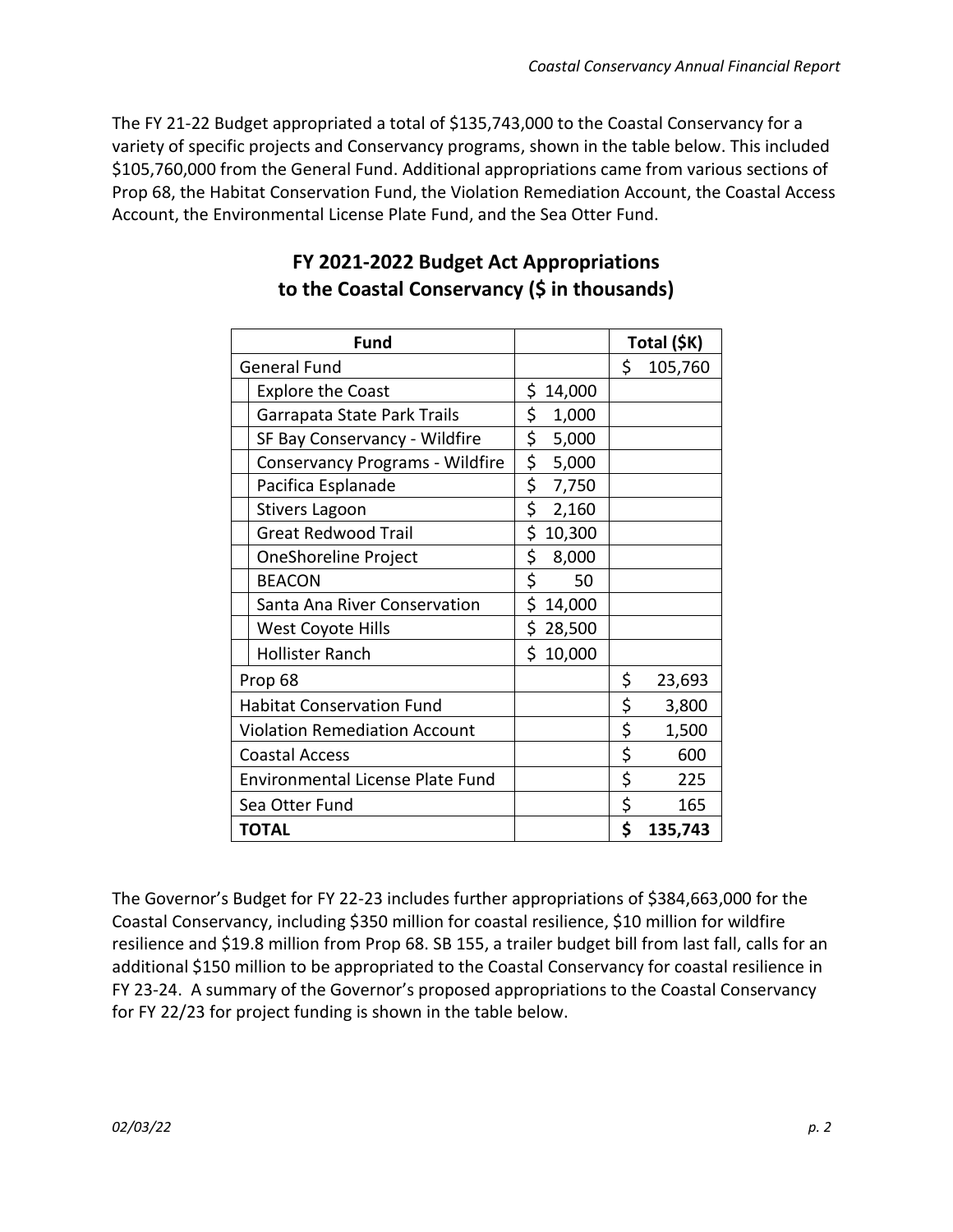| <b>Fund</b>                             |    | Total (\$K) |
|-----------------------------------------|----|-------------|
| <b>General Fund</b>                     |    |             |
| <b>Coastal Resilience</b>               | \$ | 350,000     |
| SF Bay Conservancy - Wildfire           | \$ | 5,000       |
| <b>Conservancy Programs - Wildfire</b>  | \$ | 5,000       |
| Prop 68                                 |    | 19,873      |
| <b>Habitat Conservation Fund</b>        |    | 3,800       |
| <b>Coastal Access</b>                   | S  | 600         |
| <b>Environmental License Plate Fund</b> |    | 225         |
| Sea Otter Fund                          |    | 165         |
| TOTAL                                   |    | 384,663     |

## **FY 2022-23 Governor's Budget Proposed Appropriations to the Coastal Conservancy (\$ in thousands)**

These tables and figures only describe the funding appropriated directly to the Coastal Conservancy. There are significant additional resources for climate resilience, conservation, and public access work available to many other state agencies, including the Ocean Protection Council, State Parks, Department of Fish and Wildlife, the California Natural Resources Agency, Coastal Commission, Office of Planning and Research, and others. Last year's budget and the proposed budget for next year represent an unprecedented investment in climate resilience, natural resources, and public access.

In addition to state funding, the federal government has also committed significant funds to conservation through the Great America Outdoors Act and the Infrastructure Investment and Jobs Act. Our staff are continuing to look for opportunities to leverage our funding with these federal resources.

#### **Future Project Funding**

The timing of the proposed appropriations from the General Fund to the Coastal Conservancy is very fortunate, as most of the bond funds available to the Conservancy have already been appropriated. After the 2022-23 Budget, the Conservancy expects to receive a final appropriation of about \$19 million from Prop 68 in 2023-24, and about \$10 million from Prop 84 in future appropriations. The Conservancy has significant funds in the Violation Remediation Account and the Coastal Trust Fund. Most of these funds are for specific geographies or purposes. The Conservancy will also receive appropriations from the Habitat Conservation Fund until fiscal year 2029.

Because of our success obtaining outside grants, the Conservancy has used bond funds to front reimbursements. When the grants are repaid, we repay the bond fund. Actual future appropriations may be higher due to these reimbursements. The number for Propositions 84 is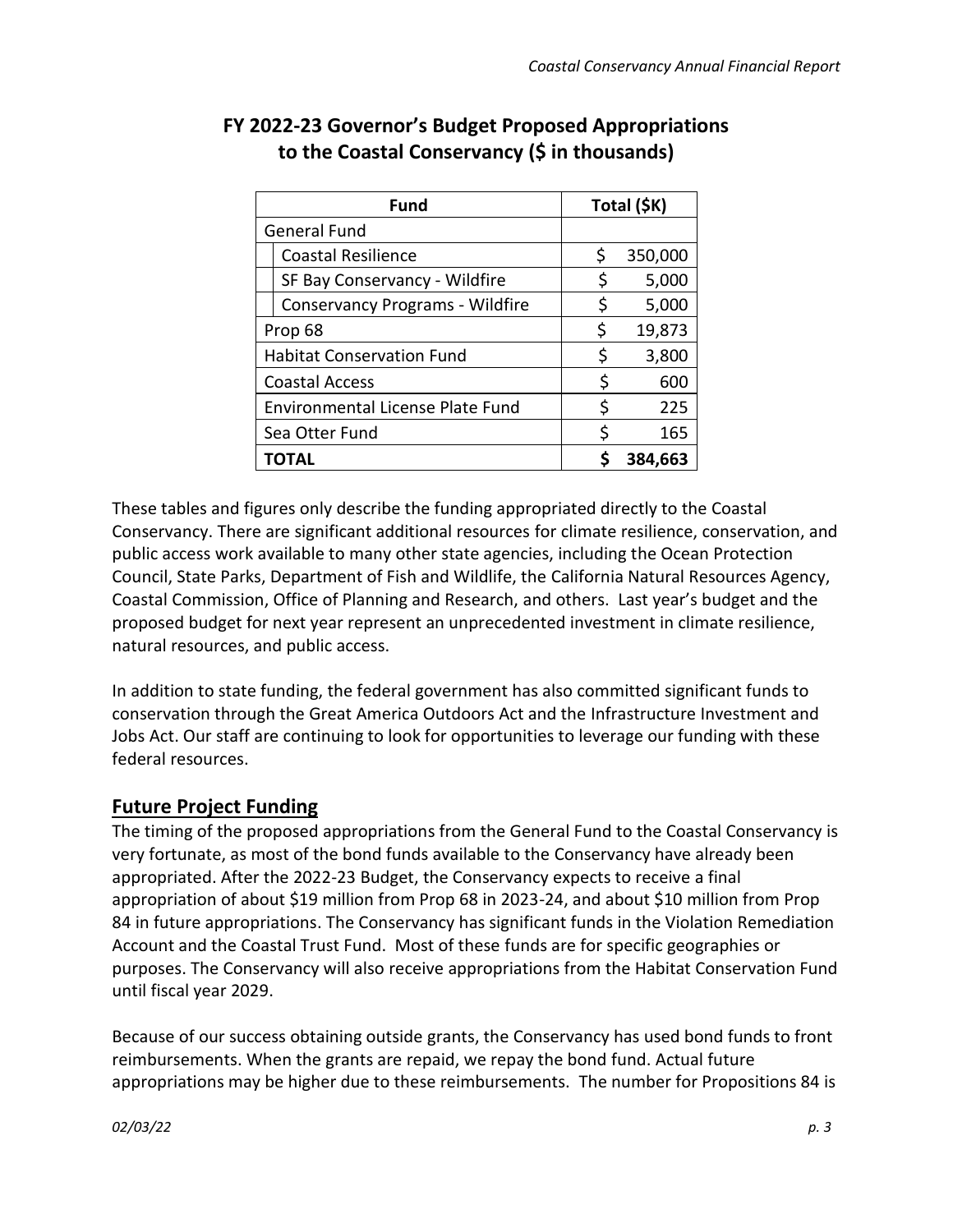an estimate as we reconcile past year expenditures and reversions. The table below does not include the approximately \$1 million in annual appropriations for the Explore the Coast program and the Sea Otter grants that come from special funds.

### **Unappropriated Future Project Funds (\$ in thousands)**

| <b>Bond Funds</b>                        |                 |
|------------------------------------------|-----------------|
| Proposition 68                           | \$19,000        |
| Proposition 84                           | $\sim$ \$10,000 |
| <b>Other Funds</b>                       |                 |
| Habitat Conservation Fund (8 more years) | \$26,600        |
| <b>Violation Remediation Account</b>     | \$17,000        |
| <b>Coastal Trust Fund</b>                | \$23,200        |
| ΤΟΤΑL                                    | \$95,800        |
|                                          |                 |

#### **Project Funding in Prior Years**

Last fiscal year, the Conservancy authorized \$77.9 million for its projects, an increase from the nearly \$68 million authorized the year before. The chart below shows the total amount that the Conservancy has authorized each fiscal year for the past twenty-five years.



#### **Total Board Authorizations 1995-2020**

In FY 20/21, there were a few significant authorizations, including \$10 million from Prop 68 for Tijuana and \$13 million from Prop 68 for the South Bay Salt Ponds project. The Conservancy authorized more than \$11 million from the General Fund, primarily for early action wildfire reduction projects. The Conservancy also approved significant funding from the Coastal Trust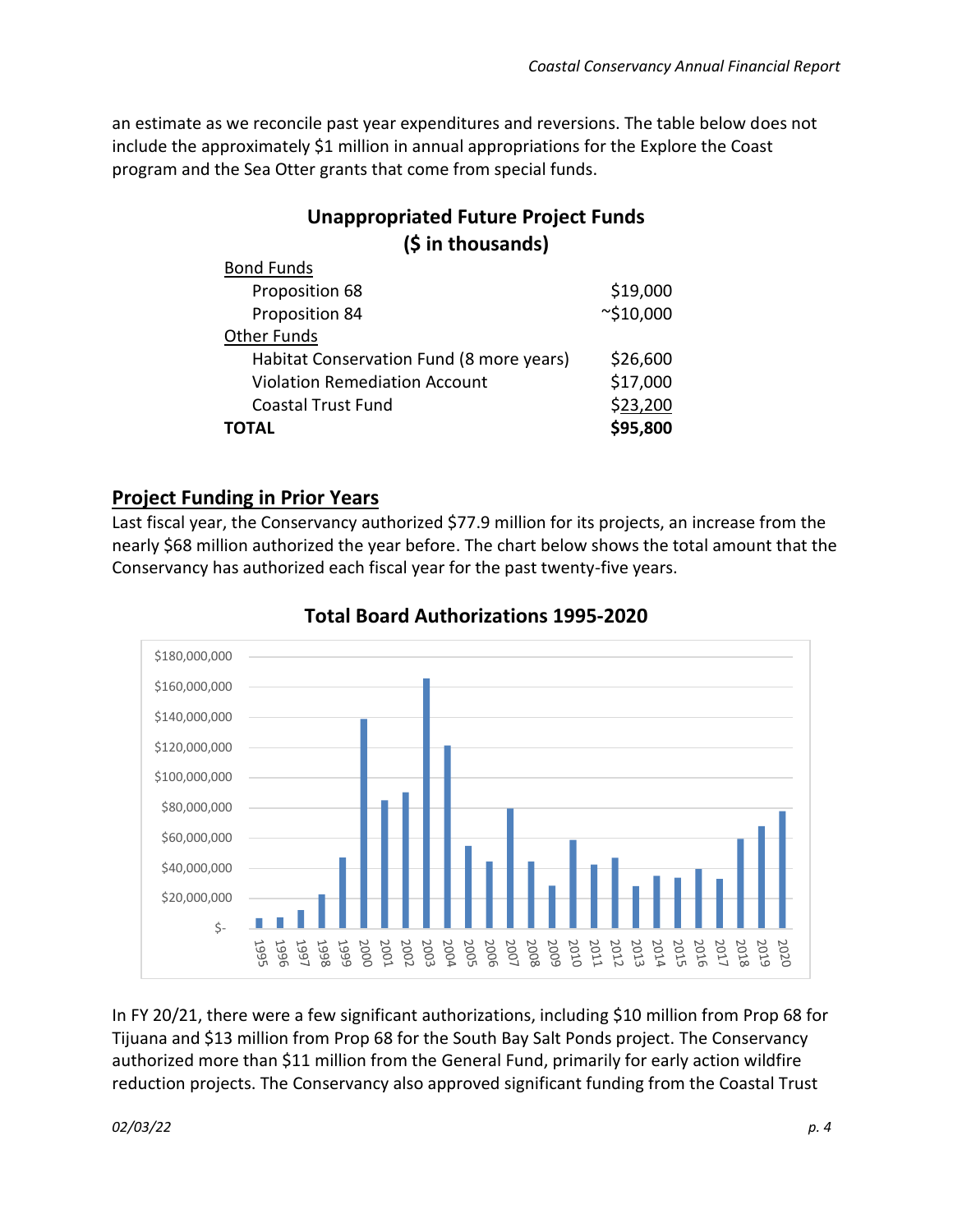Fund last year, including settlement funds for Terminal Four Creosote Piling Removal and Once Through Cooling Mitigation funds. The table below shows authorizations by fund source for the past five years.

| <b>Fund</b>                       | <b>FY</b> | <b>FY</b> | <b>FY</b> | <b>FY</b> | FY.    |
|-----------------------------------|-----------|-----------|-----------|-----------|--------|
|                                   | 16/17     | 17/18     | 18/19     | 19/20     | 20/21  |
| <b>General Fund</b>               |           |           | 19,810    | 5,924     | 11,314 |
| Proposition 1                     | 21,902    | 19,828    | 4,605     | 12,863    | 11,442 |
| Proposition 12                    | 151       | 359       | 6,970     | 1,149     | 1,872  |
| Proposition 19                    |           | 889       |           |           |        |
| Proposition 40                    | 950       | 756       |           |           |        |
| Proposition 50                    | 175       |           |           |           |        |
| Proposition 68                    |           |           | 12,650    | 14,655    | 28,762 |
| Proposition 84                    | 7,214     | 7,664     | 3,725     | 8,610     | 8,800  |
| <b>Habitat Conservation Fund</b>  | 4,276     | 2,157     | 2,573     | 19,205    | 3,411  |
| <b>Violation Remediation Acct</b> | 161       | 123       |           | 95        | 1,475  |
| Access, Whale Tail & ELPF         | 1,131     | 648       | 825       | 1,137     | 779    |
| California Sea Otter Fund         | 118       | 90        | 118       | 165       | 80     |
| Climate Resilience Acct & GGRF    |           |           | 3,800     | 2,850     |        |
| <b>Coastal Trust Fund</b>         | 1,600     | 2,960     | 4,462     | 1,336     | 10,047 |
| <b>TOTAL</b>                      | 37,678    | 35,474    | 59,539    | 67,989    | 77,982 |

### **Coastal Conservancy Authorizations by Fund Fiscal Years 2016 – 2020 (\$ in thousands)**

#### **Funding Benefiting Disadvantaged Communities**

In the 2018 Strategic Plan, the Conservancy set an objective of spending 35% of our funds on projects that benefit disadvantaged communities. Since 2018, 42% of all our funds have been awarded to projects that benefit disadvantaged communities.

Proposition 1 defined a Disadvantaged Community as a community with an annual median household income that is less than 80 percent of the statewide annual median household income (Water Code § 79702(j)). These funds are awarded through competitive grant rounds that give priority to projects located in or benefitting Disadvantaged Communities. Fifty-two percent of Proposition 1 funds have gone to projects that benefit disadvantaged communities.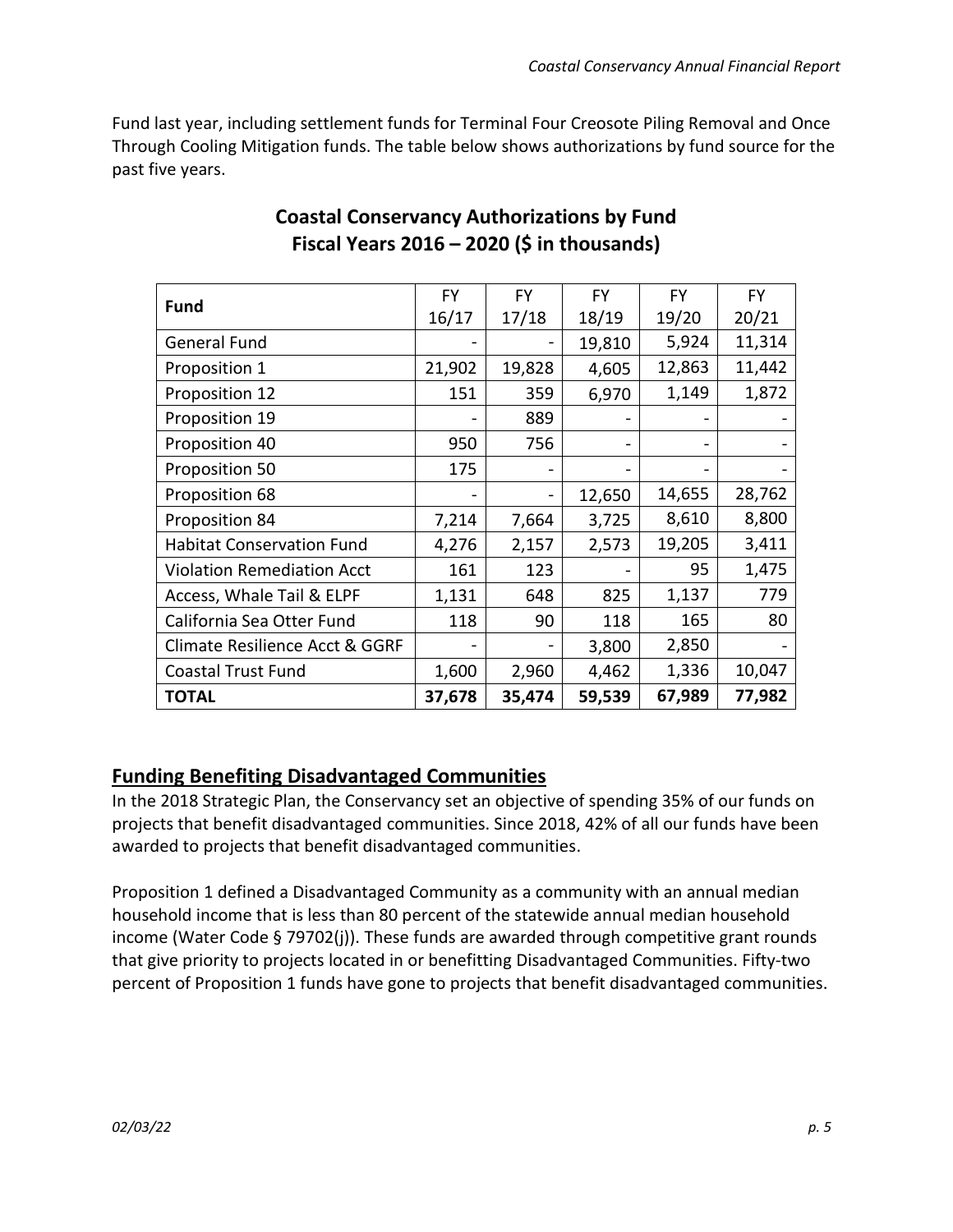|                         | Grants | Amount Awarded |            | % of # | $%$ of \$  |
|-------------------------|--------|----------------|------------|--------|------------|
| Projects in DAC*        | 96     |                | 41,647,786 | 60%    | 52%        |
| Projects not in DAC     | 65     |                | 38,056,411 | 40%    | <u>48%</u> |
| * includes partially in | 161    |                | 79,704,198 |        |            |

#### **Proposition 1 Funding for Projects Benefiting Disadvantaged Communities**

#### **Matching Funds**

Last year, the Conservancy's \$77.9 million for projects leveraged \$51 million in other state funds and \$219.5 million in non-state funds. In aggregate, Conservancy funding was matched almost 3.5 to 1. Since 1985, the Conservancy has authorized about \$1.5 billion for its projects. Those funds were matched by a total of \$4 billion. Matching funds came from other state sources (\$1.3 billion) and non-state sources including local, federal, and private partners (\$2.7 billion). The chart below displays matching funds since 1995.

Some projects have no match while other projects are highly leveraged. This can depend on the resources of the community, the grantee, and the availability of funding for that project. The Conservancy seeks to leverage our funds, while providing flexibility to disadvantaged communities and accommodating project needs. Proposition 1 specifically calls for the Conservancy to prioritize projects that leverage other funds. For those grants, the Conservancy projects have leveraged \$1.77 for every dollar awarded.



#### **Matching Funds – Coastal Conservancy Authorizations Fiscal Years 1995 – 2020**

Conservancy staff continue to secure outside funding for our projects and staff working on those projects. The table below summarizes the grants awarded during the last ten fiscal years.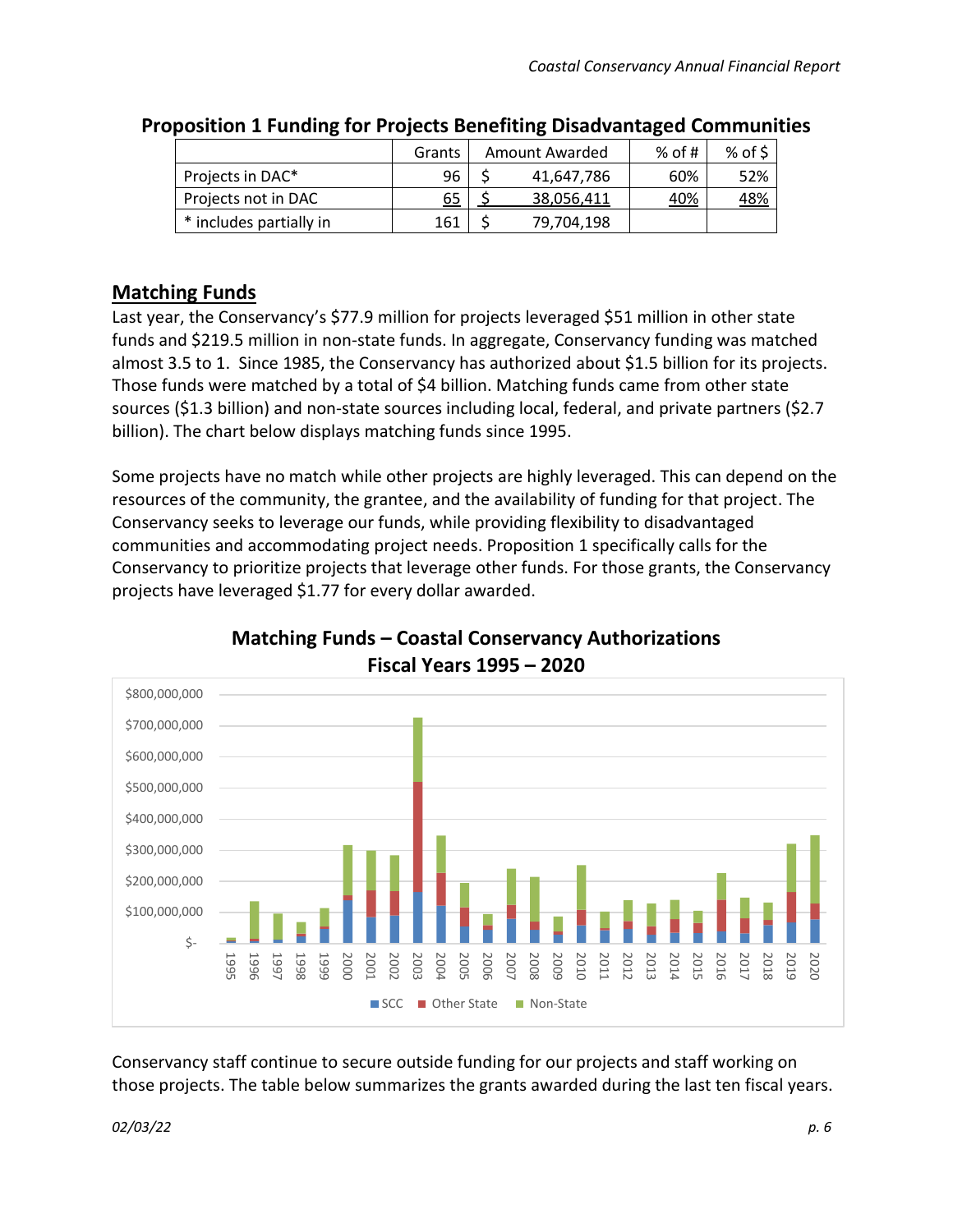Last year, staff obtained grants of \$9.7 million for our projects and staff. This includes several grants from the US Fish and Wildlife Service's National Coastal Wetland Conservation program. Grants are typically expended over multiple years.

| FY       | Project  | <b>Support</b> | <b>Total</b> |
|----------|----------|----------------|--------------|
| FY 09/10 | \$2,375  | \$28           | \$2,403      |
| FY 10/11 | \$13,616 | \$334          | \$13,950     |
| FY 11/12 | \$11,853 | \$400          | \$12,253     |
| FY 12/13 | \$17,387 | \$381          | \$17,768     |
| FY 13/14 | \$7,642  | \$856          | \$8,498      |
| FY 14/15 | \$6,684  | \$386          | \$7,070      |
| FY 15/16 | \$8,485  | \$664          | \$9,149      |
| FY 16/17 | \$21,868 | \$1,415        | \$23,283     |
| FY 17/18 | \$3,038  | \$1,059        | \$4,097      |
| FY 18/19 | \$6,317  | \$1,179        | \$7,496      |
| FY 19/20 | \$8,520  | \$594          | \$9,114      |
| FY 20/21 | \$9,210  | \$535          | \$9,745      |

### **Grant Funds Awarded to the Coastal Conservancy (\$ in thousands)**

As discussed in the next section, outside grants increase the resources available to Conservancy projects and also provide significant support for our operations. As shown in the table above, the Conservancy was awarded grants that will provide \$535,000 in support costs when those projects are completed.

# **Support Funding**

The Conservancy's support budget in FY 21/22 is \$13.5 million. This is an increase from the FY 19/20 budget, due primarily to two new staff positions and adjustments to salaries and benefit. About 80% of the support budget pays for salaries and benefits.

The table below shows the actual expenditures for the Conservancy's operation for FY 16/17 20/21, and budgeted amounts for FY 21/22. The Conservancy usually has savings in its support budget at the end of the year. The Conservancy's budget decreased in 20/21 primarily due to the unpaid leave program and vacancies.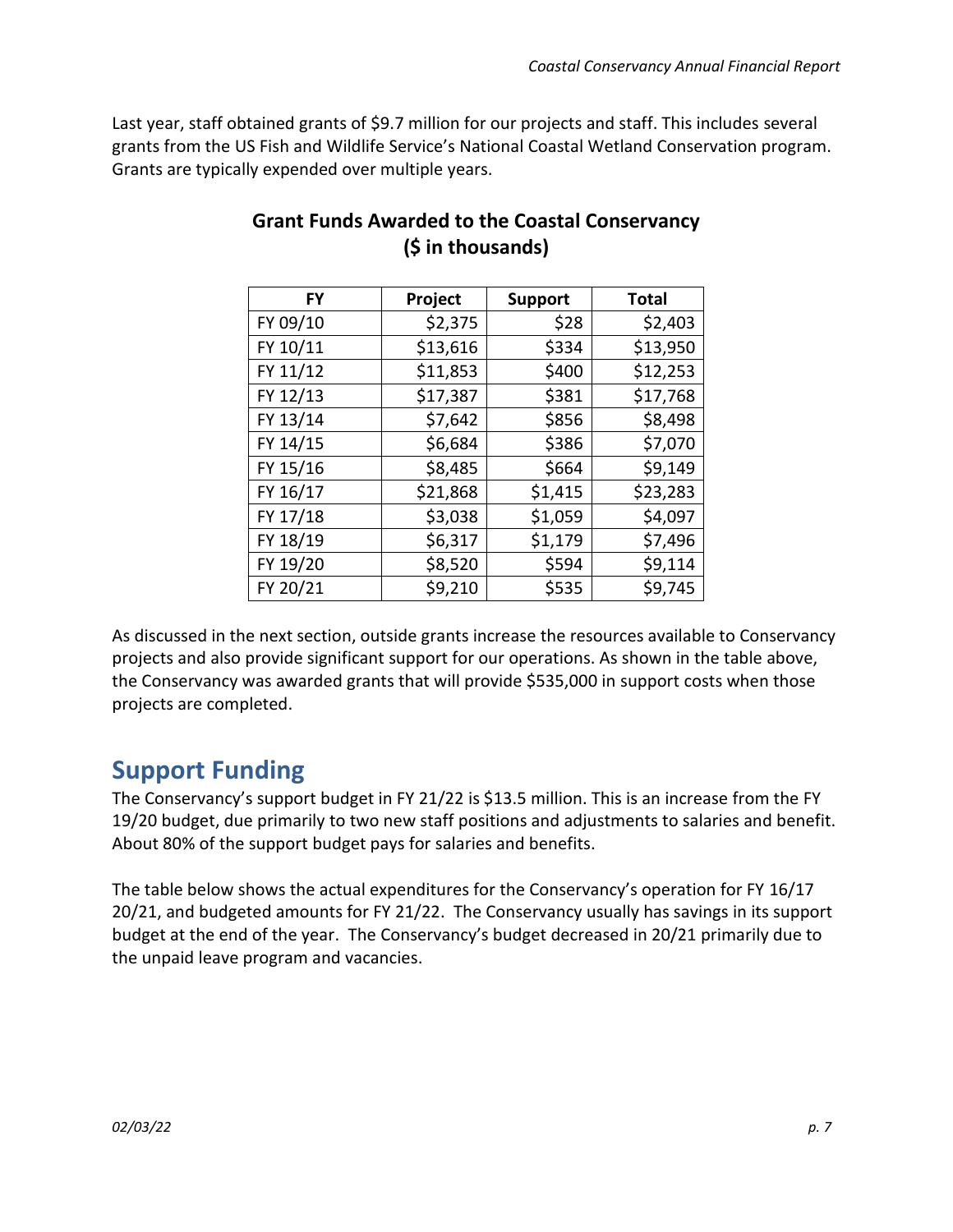| (5 in thousands)         |         |         |          |          |         |               |  |  |
|--------------------------|---------|---------|----------|----------|---------|---------------|--|--|
| <b>Budget Categories</b> | 16/17   | 17/18   | 18/19    | 19/20    | 20/21   | 21/22         |  |  |
|                          | Actual  | Actual  | Actual   | Actuals  | Actuals | <b>BUDGET</b> |  |  |
| <b>Salaries</b>          | \$4,630 | \$5,155 | \$5,691  | \$7,592  | \$5,760 | \$6,775       |  |  |
| <b>Benefits</b>          | \$2,258 | \$2,206 | \$2,531  | \$652    | \$2,339 | \$4,163       |  |  |
| <b>Expenses</b>          | \$1,655 | \$1,937 | \$2,142  | \$1,969  | \$1,675 | 2,621         |  |  |
| <b>Total Budget</b>      | \$8,493 | \$9,297 | \$10,365 | \$10,573 | \$9,774 | \$13,539      |  |  |

#### **Coastal Conservancy Support Budget 2016–2021 (\$ in thousands)**

#### **Funding Sources in the Support Budget**

The funding sources in the Conservancy's support budget reflect a long-term effort to reduce dependence on bond funds, to diversify funding, and to collect outside funds to support our agency. The Conservancy has diversified the funding sources in its support budget over the past several years. The result is a complicated support budget with fourteen funding sources. The table below shows the types of funding sources that make up the Conservancy's support budget in FY 21/22.

| <b>Funding Sources</b>                       | Percent |
|----------------------------------------------|---------|
| Bond Funds (Props 1, 12, 40, 50, 68 and 84)  | 54%     |
| <b>Environmental License Plate Fund</b>      | 19%     |
| <b>Reimbursements and Federal Funds</b>      | 12%     |
| <b>Coastal Conservancy Fund</b>              | 6%      |
| <b>General Fund</b>                          | 6%      |
| Other Funds (HCF, Coastal Access, Sea Otter) | 3%      |

In FY 21/22, bond funds make up 54% of the funding in the Conservancy's support budget. This includes the planning and monitoring and the administrative allocations in Propositions 1, 68, and 84. Bond funds are finite and will run out over the next few years. The planning and monitoring funds need to be spent on project related costs, so the Conservancy uses them to pay for staff working on project planning, project development, project management and monitoring. While the support budget remains very reliant on bonds, we have been reducing the reliance of bond funds. In FY 16/17, more than 70% of the Conservancy's support funding came from bonds.

In FY 21/22, Conservancy received \$2.743 million from the Environmental License Plate Fund (ELPF) and \$900,000 from the General Fund. These appropriations make up 25% of the support budget and are critical to provide unrestricted operating funds. Other state conservancies receive between 35% and 71% of their support funds from either ELPF or the General Fund. If the proposed General Fund appropriations for Coastal Resilience are approved in the FY 22/23 and 23/24 budgets, the Conservancy would rely on more General Fund for its support budget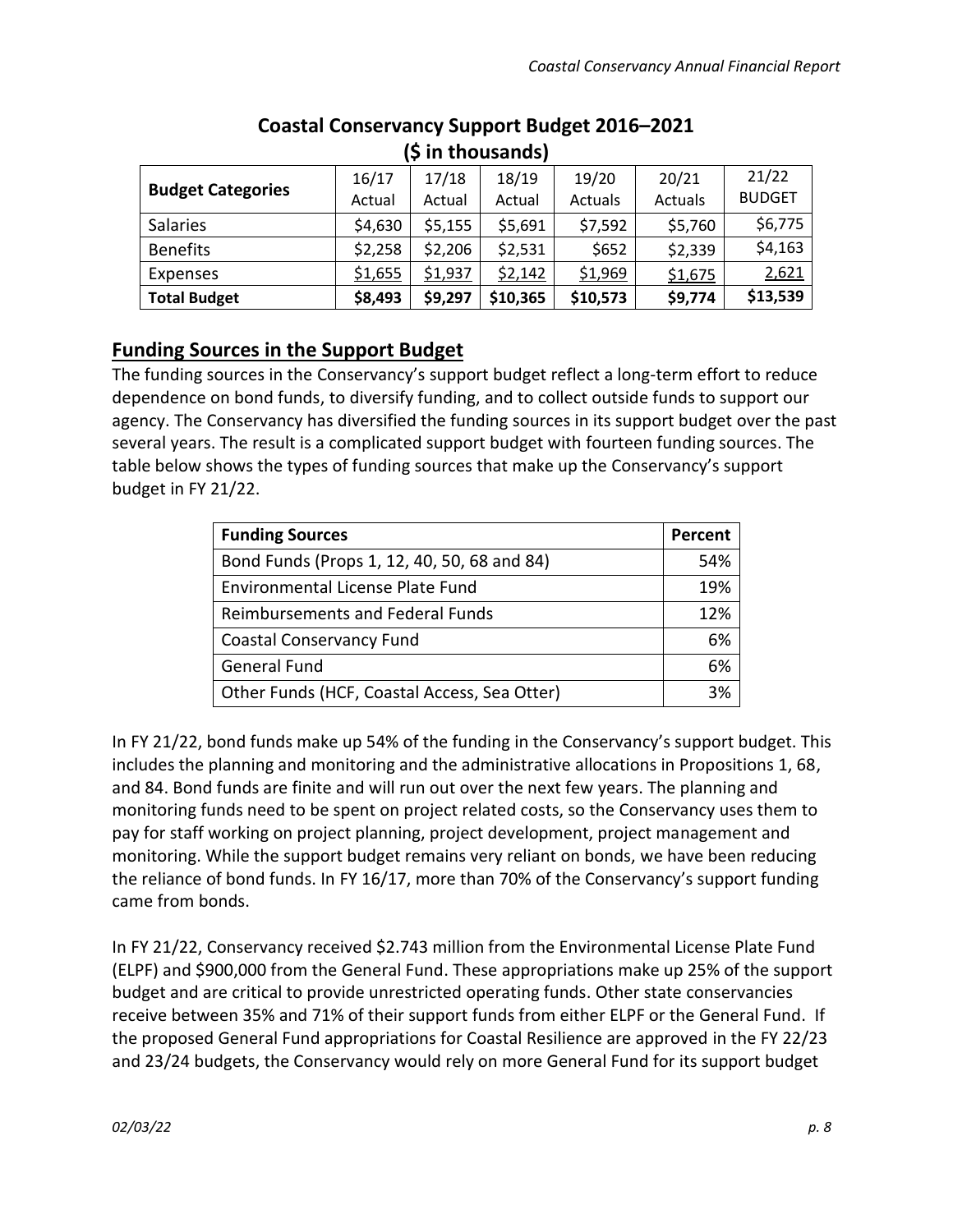over the next five to seven years.

Outside grants and reimbursements account for 13% of the support budget. Conservancy staff put significant effort into applying for outside grants to support our work. Although there is annual fluctuation, we have significantly increased the amount awarded from incoming grants to pay for support costs. In FY 09/10 the Conservancy was awarded \$28K for support costs from all incoming grants. Last year, the Conservancy billed outside grants \$807K for its staff work; this includes a grant of \$367K to support staff work on coastal access projects. This grant is from the National Oceanic and Atmospheric Administration for California's Coastal Zone Management Program.

In addition to grants, the Conservancy also continues to staff the San Francisco Bay Restoration Authority (SFBRA). Through its agreement with the SFBRA, the Conservancy received \$644.8K for staff services in FY 20/21 from the Measure AA parcel tax revenues. Staffing the SFBRA significantly increased workload for our San Francisco Bay Program and we have had to adjust staff resources to meet these needs.

#### **Five Year Financial Plan**

The Conservancy does not have a single, stable source of operating funding. For the past twenty years, staff have prepared and updated a conceptual Five Year Financial Plan. This plan does not reflect funding that has been approved by the administration; it is a strategic roadmap to show how the Conservancy could support its operation for the next five years. Actual funding always varies from the Five Year Financial Plan, but it is useful guide to track the resources available and identify potential challenges.

This year's plan assumes that the proposed General Fund appropriations are enacted over the next two years and that the Conservancy uses 5% of the funding for its administration of those funds over the following seven years. The plan also assumes that support budget increases over the next two years to manage the workload and then stays level. The plan shows how critical the General Fund is to the on-going funding of the agency. In addition, the plan includes bond funds consistent with the bond unit's affordability tables, the Conservancy's roll-out plans, and values entered in the state's Hyperion budget program. The plan anticipates that older bonds will be closed out during the next five years.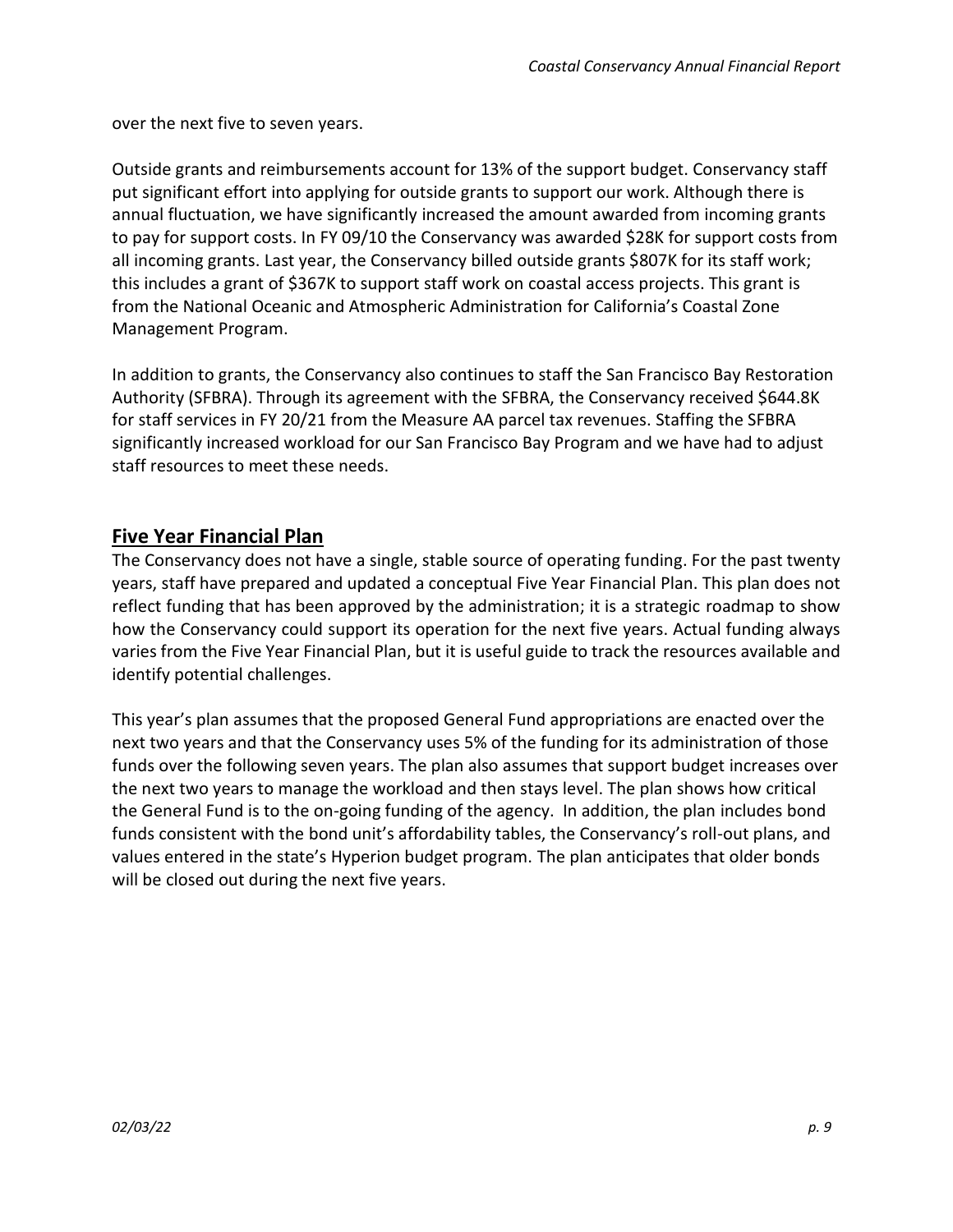| (5 in thousands)                |          |          |                          |          |          |  |  |  |  |
|---------------------------------|----------|----------|--------------------------|----------|----------|--|--|--|--|
| <b>Fund</b>                     | FY 21/22 | FY 22/23 | FY 23/24                 | FY 24/25 | FY 25/26 |  |  |  |  |
| <b>General Fund</b>             | 900      | 3,100    | 3,750                    | 4,000    | 4,750    |  |  |  |  |
| <b>ELPF</b>                     | 2,743    | 3,220    | 3,220                    | 3,220    | 3,220    |  |  |  |  |
| <b>HCF</b>                      | 200      | 200      | 200                      | 200      | 200      |  |  |  |  |
| <b>Coastal Conservancy Fund</b> | 894      | 881      | 800                      | 800      | 800      |  |  |  |  |
| <b>Coastal Access</b>           | 150      | 150      | 150                      | 150      | 150      |  |  |  |  |
| <b>Federal Funds</b>            | 590      | 600      | 600                      | 600      | 600      |  |  |  |  |
| Reimbursements                  | 1,129    | 1,100    | 1,100                    | 1,100    | 1,100    |  |  |  |  |
| Prop 12                         | 668      |          | $\overline{\phantom{0}}$ |          |          |  |  |  |  |
| Prop 40                         | 807      | 807      | 807                      | 807      |          |  |  |  |  |
| Prop 50                         | 560      | 560      | 560                      | 560      | 560      |  |  |  |  |
| Prop 84                         | 1,630    | 1,630    | 1,595                    | 1,595    | 1,595    |  |  |  |  |
| Prop 1                          | 1,000    | 975      | 750                      | 718      | 718      |  |  |  |  |
| Prop 68                         | 3,150    | 3,700    | 4,375                    | 4,265    | 4,265    |  |  |  |  |
| Sea Otter                       | 18       | 18       | 18                       | 18       | 18       |  |  |  |  |
| <b>Totals</b>                   | 14,439   | 16,941   | 17,925                   | 18,033   | 17,976   |  |  |  |  |

#### **Five Year Financial Plan 2021-2025 (\$ in thousands)**

#### **Staffing and Workload**

One new position was added to the Conservancy in the FY 21/22 budget, bringing us to a total of 70 permanent and two limited term positions. Conservancy management has been careful not to request new positions unless we are certain we have the long-term funding to support those positions. We are working with the administration to discuss whether additional positions could be approved if the \$500 million is appropriated to us. The chart below shows the total number of Conservancy positions for the past decade.